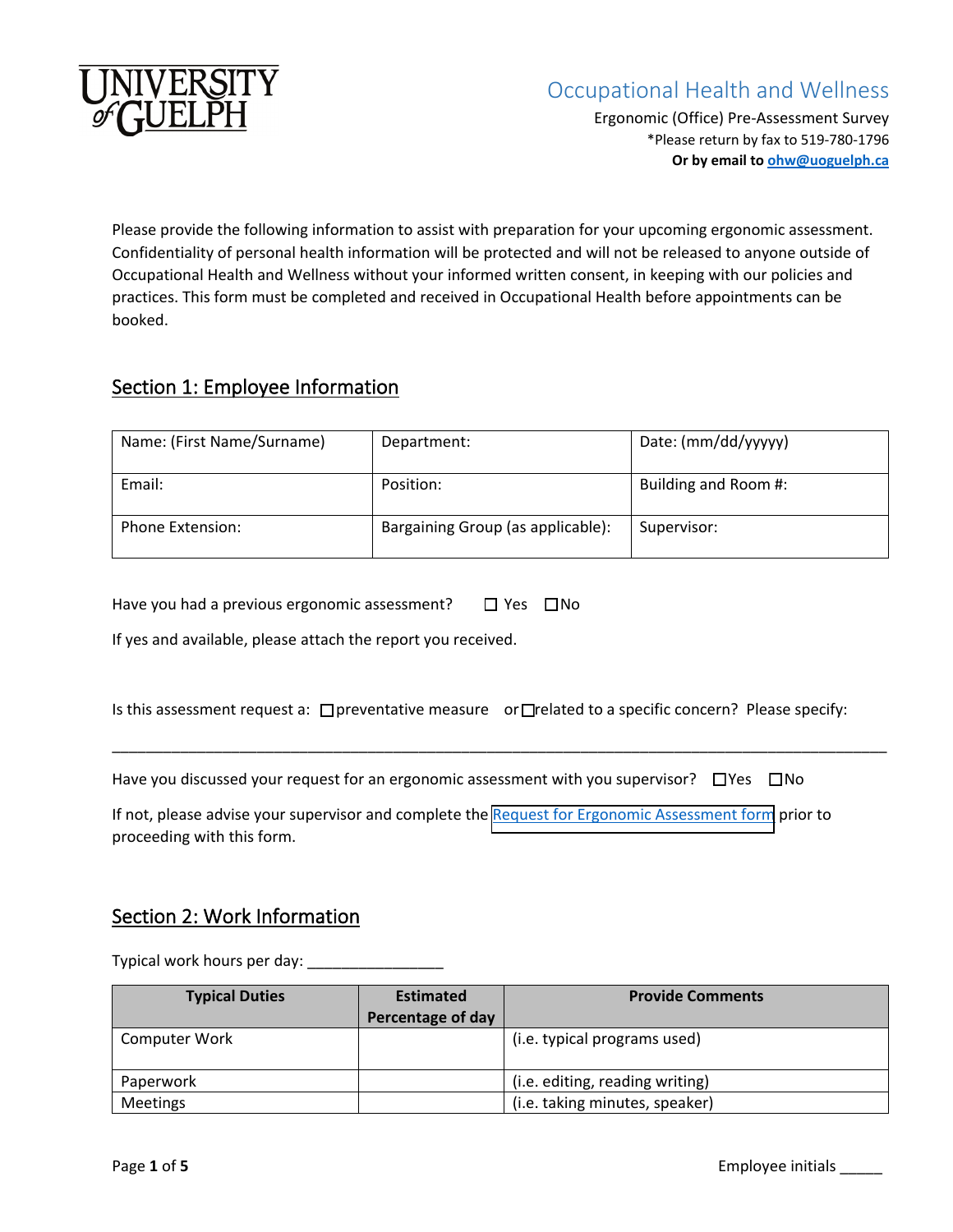

Ergonomic (Office) Pre-Assessment Survey \*Please return by fax to 519-780-1796  **Or by email to [ohw@uoguelph.ca](mailto:ohw@uoguelph.ca)**

| <b>Typical Duties</b> | <b>Estimated</b>  | <b>Provide Comments</b>                       |
|-----------------------|-------------------|-----------------------------------------------|
|                       | Percentage of day |                                               |
| Filing/Sorting        |                   | (i.e. drawer heights)                         |
| Telephone             |                   | (i.e. multitasking with phone or notes)       |
| Photocopying          |                   | (i.e. walking distance to machine, frequency) |
| Other                 |                   | (i.e. teaching, cooking, benchwork)           |

Please indicate the estimated percentage of workday time spent using the following computer input methods:

| <b>Computer Input Method</b>       | Percentage |
|------------------------------------|------------|
| Mouse - L<br>or R                  |            |
| Letter Keys                        |            |
| Number Keys (Pad)                  |            |
| Secondary Functions (F2, Tab etc.) |            |

Please indicate the estimated percentage of workday time spent using the following computer interaction methods:

| <b>Computer Interaction Method</b>                                         | Percentage |
|----------------------------------------------------------------------------|------------|
| Using the computer independently (for example email)?                      |            |
| Combining computer work with reading and/or writing paperwork (for example |            |
| transcribing, editing)?                                                    |            |
| Combining computer work with meeting and/or interacting with others?       |            |
| Using the telephone while using the computer?                              |            |

Do you use a laptop for work?  $\Box$  Yes  $\Box$  No

#### Section 3: Employee Health Information

Do you use corrective lenses: □ None □ Single lens glasses □ Bi/Tri-focal/progressive □ Contact lenses

If you wear bi/tri-focal/progressive lenses, what part of the lens do you look through?

| Action                      | <b>Bottom</b> | Middle | <b>Top</b> |
|-----------------------------|---------------|--------|------------|
| To view the computer screen |               |        |            |
| To read paper documents     |               |        |            |
| When speaking with people   |               |        |            |

Using the following diagram, please indicate the areas in which you currently experience discomfort (if any) and the severity of the discomfort.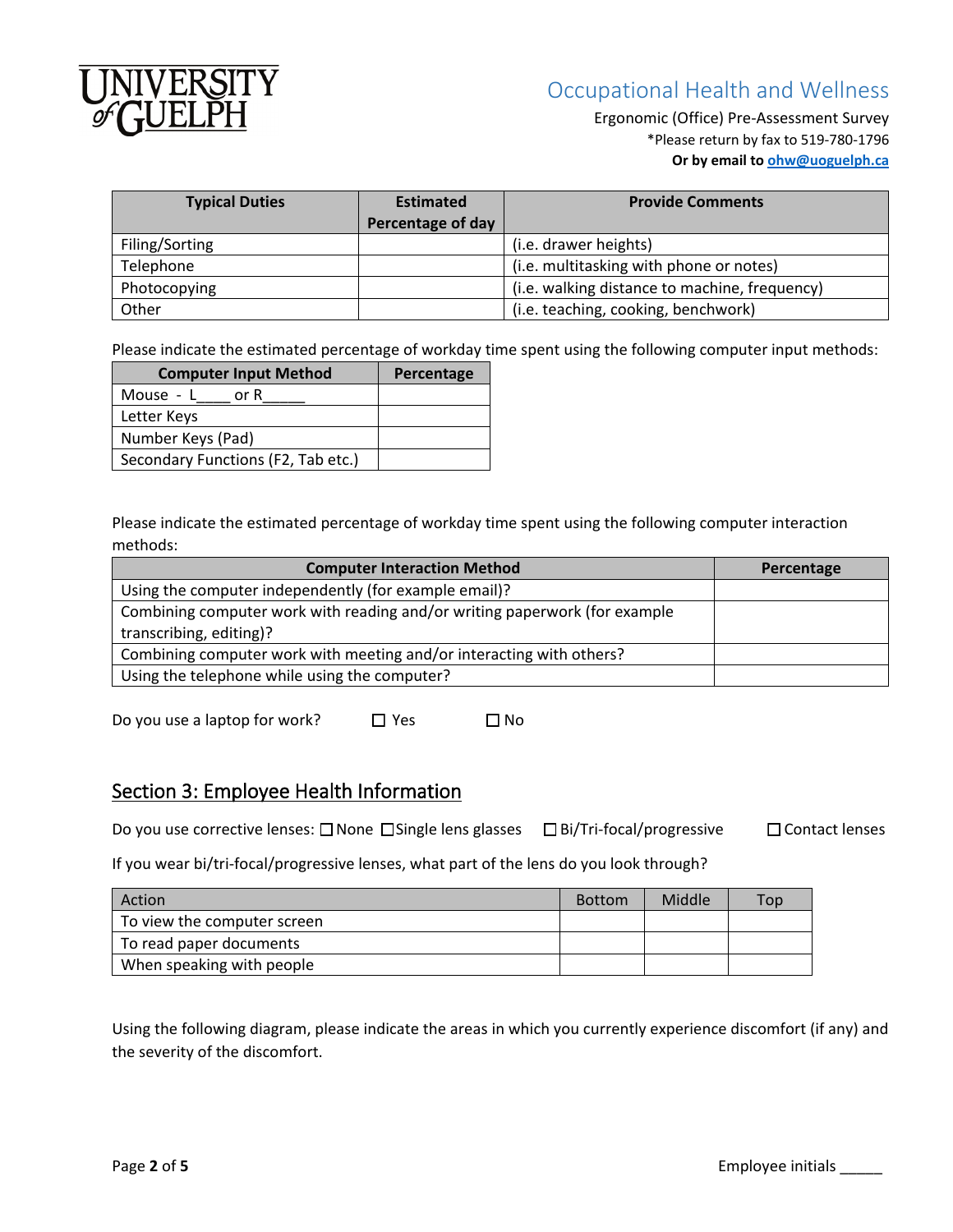

Ergonomic (Office) Pre-Assessment Survey \*Please return by fax to 519-780-1796  **Or by email to [ohw@uoguelph.ca](mailto:ohw@uoguelph.ca)**



Are you currently receiving treatment(s) for your discomfort:  $\Box$  Yes  $\Box$  No

Additional Comments:

## Section 4: Self-Evaluation of Computer Workstation

Follow this self-test to determine if your workstation is adjusted properly. If your set-up is not correct, review and implement the corrective options.

\_\_\_\_\_\_\_\_\_\_\_\_\_\_\_\_\_\_\_\_\_\_\_\_\_\_\_\_\_\_\_\_\_\_\_\_\_\_\_\_\_\_\_\_\_\_\_\_\_\_\_\_\_\_\_\_\_\_\_\_\_\_\_\_\_\_\_\_\_\_\_\_\_\_\_\_\_\_\_\_\_\_\_\_\_\_\_\_\_\_\_ \_\_\_\_\_\_\_\_\_\_\_\_\_\_\_\_\_\_\_\_\_\_\_\_\_\_\_\_\_\_\_\_\_\_\_\_\_\_\_\_\_\_\_\_\_\_\_\_\_\_\_\_\_\_\_\_\_\_\_\_\_\_\_\_\_\_\_\_\_\_\_\_\_\_\_\_\_\_\_\_\_\_\_\_\_\_\_\_\_\_\_ \_\_\_\_\_\_\_\_\_\_\_\_\_\_\_\_\_\_\_\_\_\_\_\_\_\_\_\_\_\_\_\_\_\_\_\_\_\_\_\_\_\_\_\_\_\_\_\_\_\_\_\_\_\_\_\_\_\_\_\_\_\_\_\_\_\_\_\_\_\_\_\_\_\_\_\_\_\_\_\_\_\_\_\_\_\_\_\_\_\_\_ \_\_\_\_\_\_\_\_\_\_\_\_\_\_\_\_\_\_\_\_\_\_\_\_\_\_\_\_\_\_\_\_\_\_\_\_\_\_\_\_\_\_\_\_\_\_\_\_\_\_\_\_\_\_\_\_\_\_\_\_\_\_\_\_\_\_\_\_\_\_\_\_\_\_\_\_\_\_\_\_\_\_\_\_\_\_\_\_\_\_\_

| <b>Type of Assessment</b> | <b>Please check yes or</b><br>no (yes, indicates |           | <b>Corrective Options</b> |            | <b>Corrected</b><br>option |
|---------------------------|--------------------------------------------------|-----------|---------------------------|------------|----------------------------|
|                           | proper set-up)                                   |           |                           |            | implemented?               |
| <b>Seating Assessment</b> | Yes                                              | <b>No</b> | <b>Corrective Options</b> | <b>Yes</b> | <b>No</b>                  |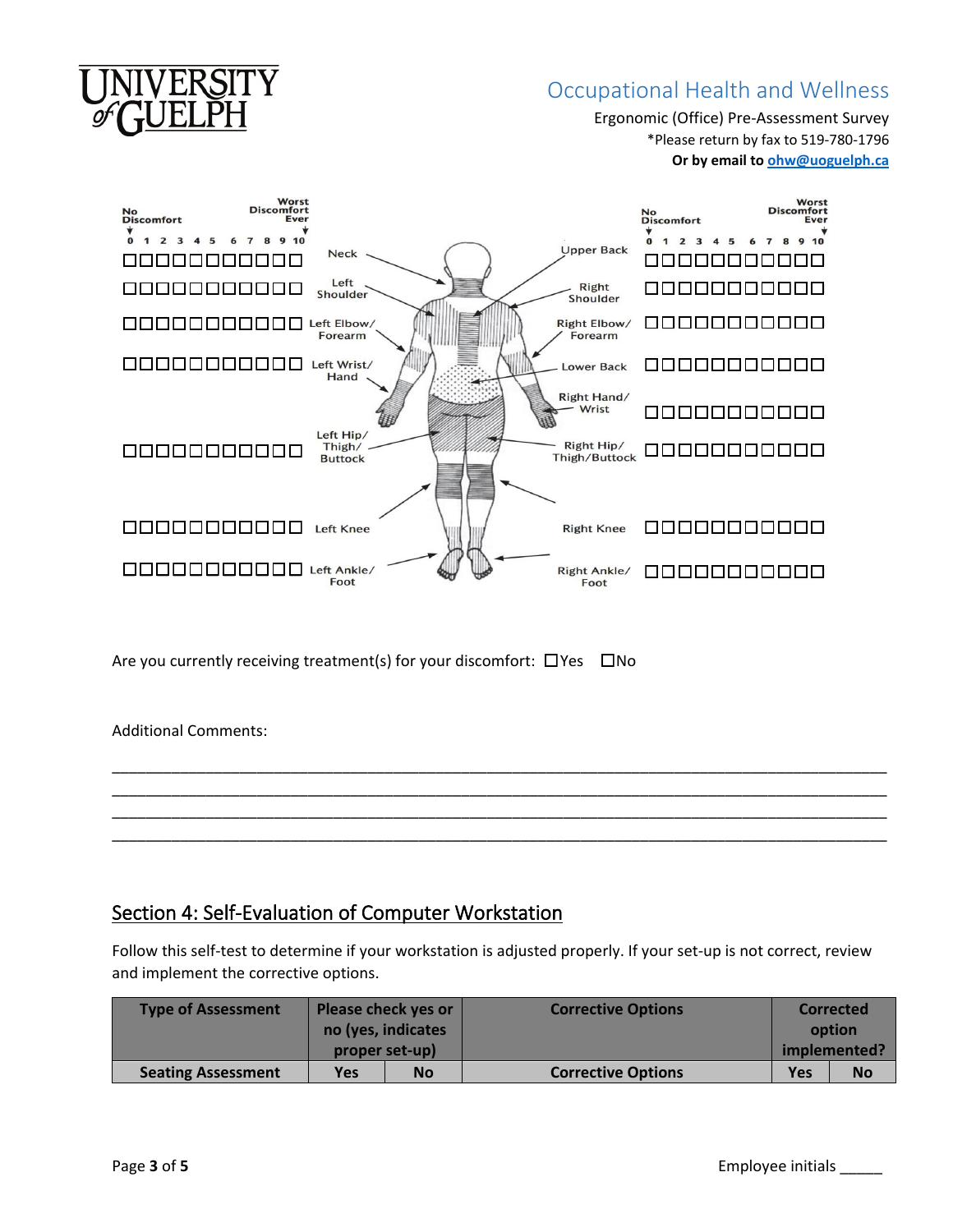

Ergonomic (Office) Pre-Assessment Survey \*Please return by fax to 519-780-1796  **Or by email to [ohw@uoguelph.ca](mailto:ohw@uoguelph.ca)**

| Are your feet flat on the                 |            |           | - Raise/lower your chair to the                                |     |           |
|-------------------------------------------|------------|-----------|----------------------------------------------------------------|-----|-----------|
| floor?                                    |            |           |                                                                |     |           |
|                                           |            |           | appropriate level such that your feet are<br>flat on the floor |     |           |
|                                           |            |           |                                                                |     |           |
|                                           |            |           | - Use a footrest if keyboard requires an                       |     |           |
|                                           |            |           | elevated height (please see keyboard                           |     |           |
|                                           |            |           | assessment below)                                              |     |           |
| Are your thighs parallel                  |            |           | - Raise/lower your chair to the                                |     |           |
| with the ground?                          |            |           | appropriate level such that your thighs                        |     |           |
|                                           |            |           | are parallel to the ground                                     |     |           |
| Is chair supporting the<br>small of back? |            |           | - Adjust level of back rest to fit small back                  |     |           |
| Do armrests provide                       |            |           | - Raise/lower height of armrests to                            |     |           |
| support while relaxing                    |            |           | appropriate height such that support is                        |     |           |
| shoulders comfortably                     |            |           | provided while relaxing your shoulders                         |     |           |
| and bending elbows to                     |            |           | comfortably and bending your elbows to                         |     |           |
| 90 degrees?                               |            |           | 90 degrees                                                     |     |           |
|                                           |            |           | - Adjust width of armrests to bring them                       |     |           |
|                                           |            |           | close to your sides                                            |     |           |
|                                           |            |           | - Only use armrests during short pauses                        |     |           |
|                                           |            |           | from typing                                                    |     |           |
| <b>Keyboard / Mouse</b>                   | Yes        | <b>No</b> | <b>Corrective Options</b>                                      | Yes | <b>No</b> |
| <b>Assessment</b>                         |            |           |                                                                |     |           |
|                                           |            |           |                                                                |     |           |
|                                           |            |           |                                                                |     |           |
| Is your wrist flat while                  |            |           | - Adjust seat height so mouse and                              |     |           |
| using your keyboard and                   |            |           | keyboard sit just below wrist level (use                       |     |           |
| mouse?                                    |            |           | footrest if this brings your feet off of the                   |     |           |
|                                           |            |           | floor)                                                         |     |           |
|                                           |            |           | - Raise/lower adjustable desk height                           |     |           |
|                                           |            |           | surface (if present), so desk is positioned                    |     |           |
|                                           |            |           | just below elbow height while feet are                         |     |           |
|                                           |            |           | positioned flat on the floor                                   |     |           |
|                                           |            |           | - Retract keyboard legs                                        |     |           |
|                                           |            |           | - Support arms on armrests occasionally                        |     |           |
| Is your wrist straight                    |            |           | - Ensure enough surface on desktop or                          |     |           |
| while using your                          |            |           | keyboard tray for mouse use                                    |     |           |
| keyboard and mouse?                       |            |           | - Align keyboard with midline of body and                      |     |           |
|                                           |            |           | bring mouse as close to user as possible                       |     |           |
| <b>Workspace Assessment</b>               | Yes        | <b>No</b> | <b>Corrective Options</b>                                      | Yes | <b>No</b> |
| Are your frequently used                  |            |           | - Arrange frequently used desktop items                        |     |           |
| items close?                              |            |           | closer to minimize reaching                                    |     |           |
| <b>Monitor Assessment</b>                 | <b>Yes</b> | <b>No</b> | <b>Corrective Options</b>                                      | Yes | <b>No</b> |
| Is your neck in a neutral                 |            |           | - Raise/lower/centre monitor so eyes are                       |     |           |
| position for most of the                  |            |           | in line with top line of text                                  |     |           |